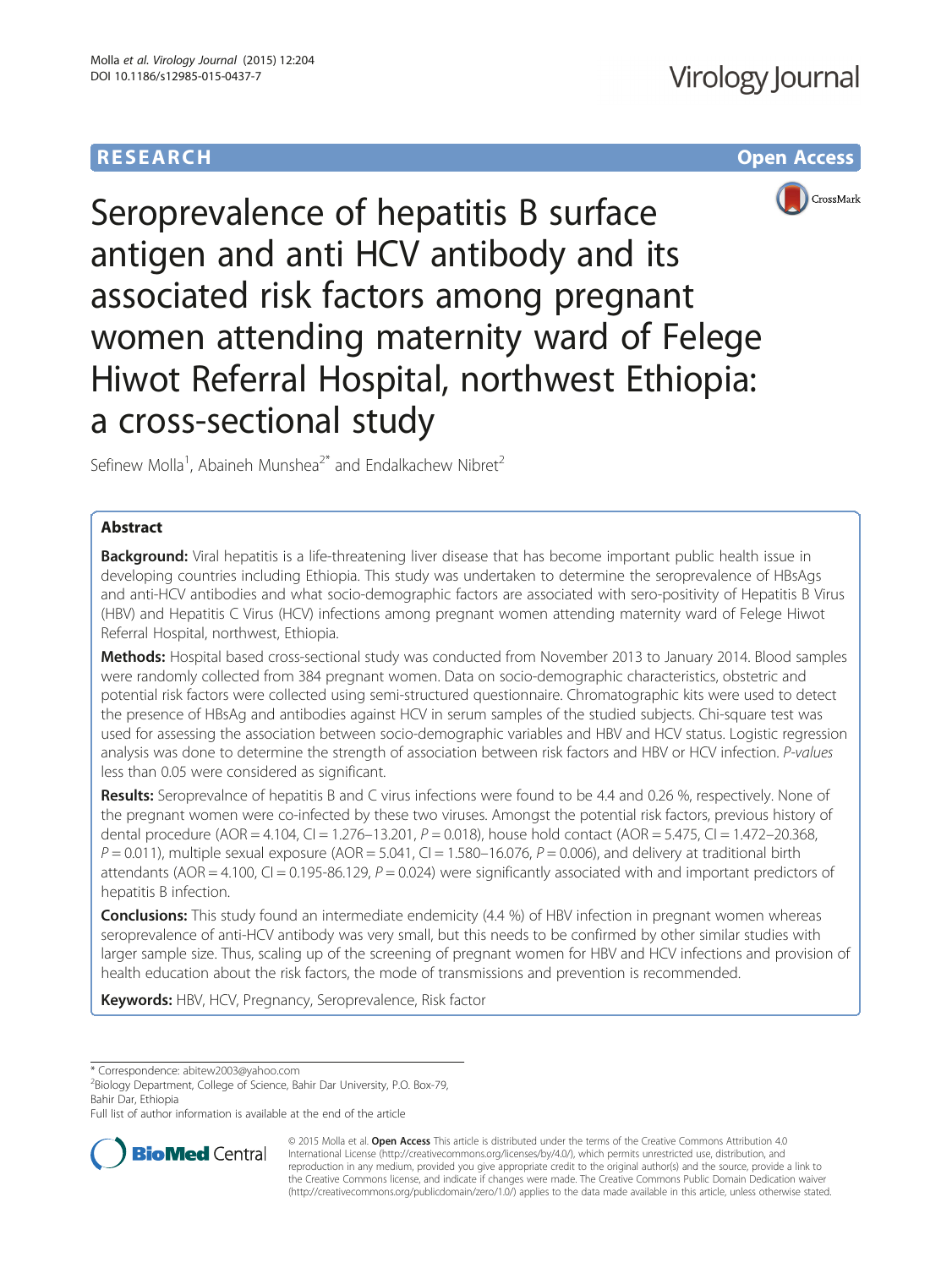## Introduction

Hepatitis is the inflammation of liver, most commonly caused by viral infections. Five hepatotropic viruses (A to E) are known to cause hepatitis. Of these, hepatitis B virus (HBV) and hepatitis C virus (HCV) are of greater importance and among the most frequent viral infections in humans [\[1](#page-7-0), [2\]](#page-7-0). Globally, there are about 240 million people with chronic HBV infection and 130 to 150 million people with chronic HCV infection, reaching endemic proportions in sub Saharan Africa. HBV is estimated to result in 780,000 deaths and HCV in 350,000 to 500,000 deaths annually [\[3](#page-7-0), [4](#page-7-0)].

HBV is highly contagious and relatively easy to be transmitted from one infected individual to another by blood to blood contact, during birth, unprotected sex, and by sharing needles while, HCV is transmitted mainly by parenteral routes such as intravenous drug use or blood product transfusion, transmission during sexual contact or during delivery is also possible, but is much less common [[3, 4\]](#page-7-0).

Chronic infection with HBV and HCV are often asymptomatic, but can lead to liver cirrhosis and hepatocellular carcinoma. Thus, most infected people are unaware of their HBV or HCV statuses until significant liver damage has occurred. Severe liver diseases are more frequent when patients are coinfected by the two viruses [[5](#page-7-0)]. Combined HBV/HCV infection is sometimes observed because of the overlap in transmission routes of these viruses [[6\]](#page-7-0).

Viral hepatitis during pregnancy is associated with high risk of maternal, fetal and neonatal complications. There is a high rate of vertical transmission of HBV causing fetal and neonatal hepatitis, which may lead to impaired mental and physical health later in life [\[7](#page-7-0)]. Neonatal hepatitis can lead to chronic virus carriage, which in turn may lead to liver cirrhosis and hepatocellular carcinoma in young adults [[7](#page-7-0), [8](#page-7-0)]. Apart from this, acute hepatitis in pregnancy has been shown to induce premature labor and prematurity with its attendant effects [[9, 10\]](#page-7-0).

Incidence of hepatitis varies greatly around the world. In developed countries, the incidence is around 0.1 % whereas in developing countries it can range from 3 to 20 % or higher. There is no difference in the course of the disease in pregnant and non-pregnant women in developed countries. However, in developing countries, there is a higher incidence of maternal mortality with fulminant hepatitis [\[11\]](#page-7-0). This difference may be attributable to the variation in population studied, genetic factors, socioeconomic status, cultural practices and regional differences in risk factors to viral hepatitis [\[12\]](#page-7-0).

HBV and HCV infections are the major global public health problems spreading rapidly in the developing countries including Ethiopia. Hence, screening antenatal

women for hepatitis B surface antigen and anti HCV antibodies can give a reliable prevalence of the disease in a population and provide an avenue for preventing mother to child transmission of the virus. To the best of our knowledge, an epidemiological report of this type is sparse and quite inadequate in the country. Thus, the current study was aimed at investigating the seroprevalence and the possible risk factors of HBV and HCV among pregnant women attending maternal care Bahir Dar, Felege Hiwot Referral Hospital, northwest, Ethiopia.

## Materials and methods

## Study design and period

A hospital based cross sectional study was conducted from November 2013 to January 2014 so as to determine seroprevalence of HBsAgs and anti HCV antibodies and associated risk factors among pregnant women attending antenatal care center of Felege Hiwot Referral Hospital, Bahir Dar, Ethiopia.

## Source and study population

All pregnant women attending antenatal care center of Felege Hiwot Referral Hospital were considered as a source population while, those who visited the antenatal care center of the hospital during sample collection period were considered as a study population.

## Inclusion and exclusion criteria

Pregnant women who were willing to participate and provide consent were included in the study. Those who were already positive for hepatitis B and C and who did not consent to the study were excluded.

#### Study variables

#### Dependent variables

In this study, two dependent variables, serostatus of hepatitis B and C viruses of respondents were studied.

## Independent variables

Socio-demographic characteristics like, age, residence, educational, occupational status, income and marital status and clinical factors like parity status and gestational age were studied. History of blood transfusion, history of abortion, surgical procedure, dental surgery, tattooing, unsafe injection, history of house hold contact, multiple sexual exposure, use of condom and mode of delivery were also examined as possible risk factors for HBV and HCV.

## Sampling technique and sample size estimation

The study participants were selected by simple random sampling method based on the random accessibility of the patient during the study period until the required sample size was obtained. In the estimation of the sample size,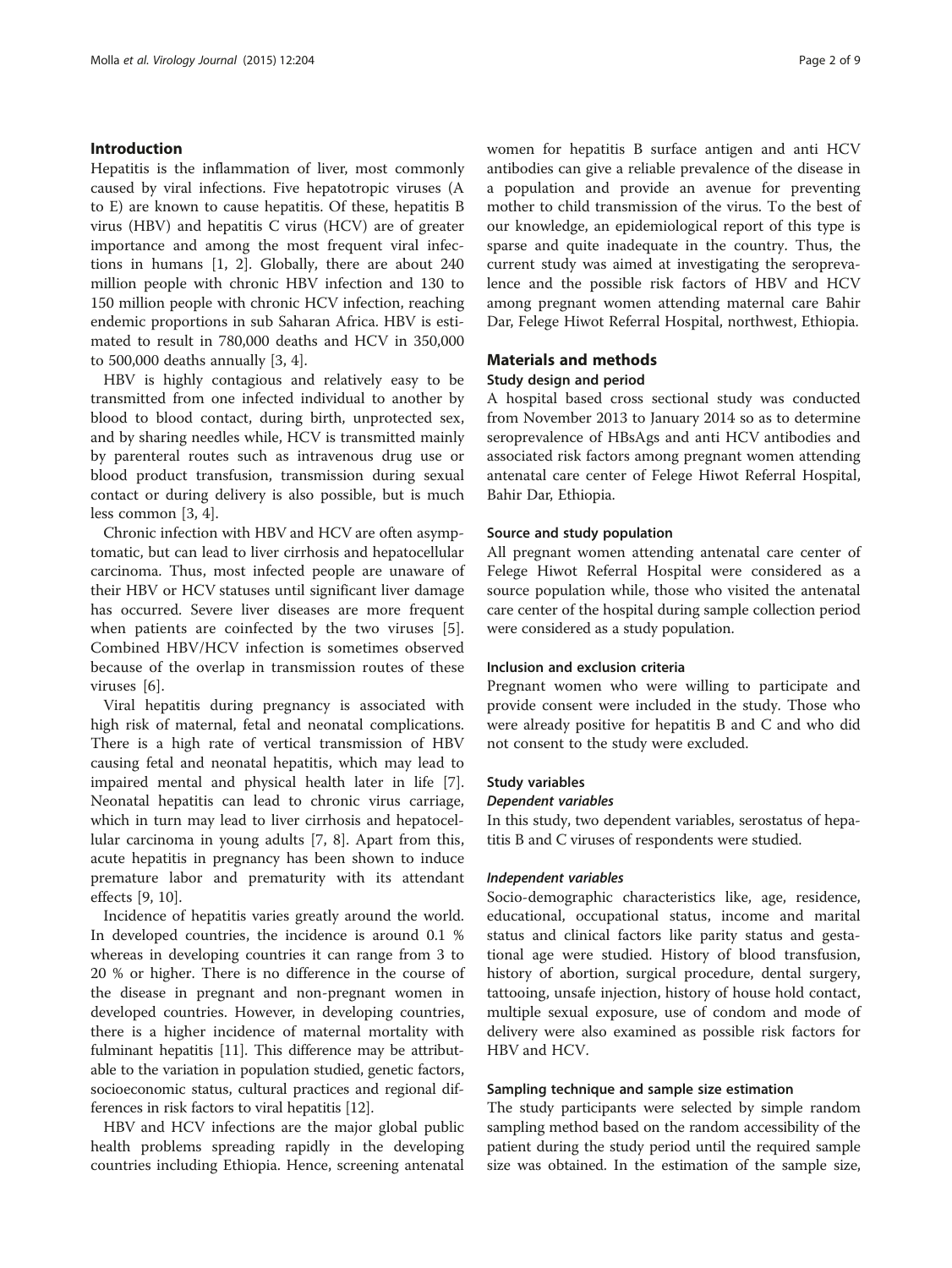statistical formula for sample size calculation was considered as a basis [\[13](#page-7-0)]. As prevalence of these infectious diseases is not known in the study area, the sample size of the proposed study was calculated using 50 % prevalence and a minimum sample size of 384 was obtained and included in the present study.

$$
n = \frac{Z^2}{d^2}P(1-P)
$$

Where  $n =$  sample size  $d =$  margin of error (5 %)  $P =$  prevalence (50 %)  $z =$  critical value at 5 % level (1.96)

## Data collection and processing

Socio-demographic characteristics and potential risk factors Study participants who fulfilled eligibility criteria were interviewed by the nurses to gather relevant information using pre-designed questionnaire. The questionnaire included socio-demographic characteristics like age, residential area, and level of education, occupation, income, marital status, parity status and gestational age. Data on potential risk factors like history of dental and surgical procedure, tattooing, exposures to unsafe injection, history of delivery at traditional birth attendants, abortion, and history of house hold contact, blood transfusion and ear piercing in jewelers shop were also obtained.

#### Blood sample collection and processing

Five milliliters of venous blood were collected by medical laboratory technicians and the blood samples were left for 30 min to facilitate clotting. Then the clotted blood samples were centrifuged to separate the serum from blood cells. The serum was divided in two aliquots: one for HBsAg and the other for Anti-HCV antibody screening.

## Serological detection of hepatitis B surface antigen and Anti-HCV test

Advanced Quality One Step HBsAg test strip was used for the detection of hepatitis B surface antigen (HBsAg) following the instructions of the manufacturer (Intec Products, Inc. (Xiamen), China). For the detection of antibodies produced against HCV dBest one Step HCV test strip was used following the instructions of the manufacturer (Ameritech Diagnostic Reagent Co, Tongxiang, Zhejiang, China). The sensitivity and specificity of the HBV test were 98.89 and 98.87 % respectively, whereas for the anti-HCV test they were 93.3 and 99.5 % respectively.

#### Data analysis and interpretation

The prevalence of each viral infection (HBV and HCV) was determined from the proportion of the positive individuals in the total population under consideration and

expressed as a percentage. The collected data were entered and analyzed using SPSS statistical software (version 20.0). They were organized and summarized in terms of frequencies and the results of the study were presented in tables. The chi-square  $(\chi^2)$  test was utilized for assessing statistical significance of association that could exist between socio-demographic variables and HBV and HCV status and  $p$ -values less than 0.05 were considered as significant. Logistic regression analysis was done to determine the strength of association between risk factors and HBV or HCV infection.

#### Ethical considerations

Ethical clearance was obtained from ethical review board of Bahir Dar University. After explaining the objective of the study, first verbal informed consent and then written consent was obtained from each of the study participants to gather blood samples and data on sociodemographics. Subjects positive for HBsAg and anti-HVC antibody were reported to physicians for possible follow up and treatment. All information collected during the study was kept confidential.

## Results

Socio demographic and clinical data of study participants A total of 384 pregnant women were included in this study from November 2013 to January 2014. The mean age of the study subjects was  $26.96$  years  $(SD \pm 4.58)$ with majority of the women falling in the age category of 25 to 29 years. This age category constituted 45.8 % of the total pregnant women and the lowest number of pregnant women was in15–19 years (1.3 %). Majority of the subjects were married (93.2 %) followed by single (5.5 %) and separated (1.3 %). Of participants, 43 (11.2 %) did not attend formal education while 103 (26.8 %) could read and write. Among the 384 pregnant women, 340 (88.5 %) were urban residents and 44 (11.5 %) were from rural settings (Table [1\)](#page-3-0).

## HBV and HCV seroprevalence and socio- demographic and clinical characteristics

In this study, about 18 pregnant women (4.7 %) had serological evidence of infection with viral hepatitis, of these, the seroprevalence of HBsAg and anti HCV antibody was 4.4 and 0.26 %, respectively (Table [2](#page-3-0)) and while no co-infected pregnant women were detected.

## Association of HBsAg sero-positivity and socio-demographic characteristics

HBsAg sero-positivity was detected in most of age categories except for 15–19 and 35–39 years old. The highest age-specific prevalence was identified in the age group 40–44. Out of seven women screened in this age category, 14.3 % tested positive for HBsAg. There was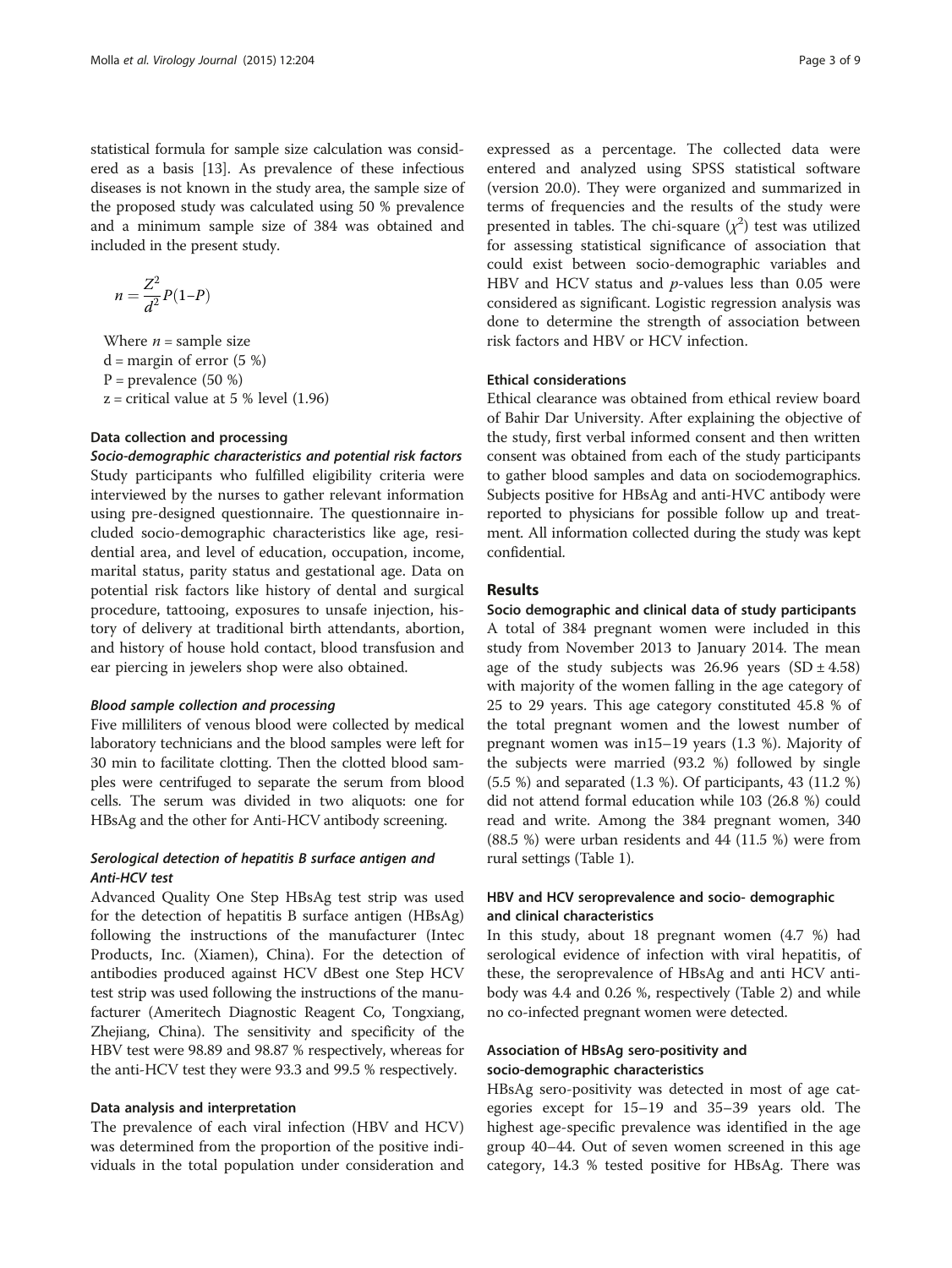<span id="page-3-0"></span>Table 1 Socio demographic characteristics of the study participants

| Parameter                 |                    | Frequency | Percent |
|---------------------------|--------------------|-----------|---------|
|                           |                    | $n = 384$ | (% )    |
| Age group (years)         | $15 - 19$          | 5         | 1.3     |
|                           | $20 - 24$          | 108       | 28.1    |
|                           | $25 - 29$          | 176       | 45.8    |
|                           | $30 - 34$          | 62        | 16.1    |
|                           | $35 - 39$          | 26        | 6.8     |
|                           | $40 - 44$          | 7         | 1.8     |
| Marital status            | Married            | 358       | 93.2    |
|                           | Single             | 21        | 5.5     |
|                           | Separated          | 5         | 1.3     |
| Residential area          | Urban              | 340       | 88.5    |
|                           | Rural              | 44        | 11.5    |
| <b>Educational Status</b> | Illiterate         | 43        | 11.2    |
|                           | Read and write     | 103       | 26.8    |
|                           | Secondary school   | 116       | 30.2    |
|                           | College and above  | 122       | 31.8    |
| Occupation                | Daily laborer      | 17        | 4.4     |
|                           | House wife         | 162       | 42.2    |
|                           | Privately employed | 83        | 21.6    |
|                           | Gov't employee     | 111       | 28.9    |
|                           | Other              | 11        | 3.4     |
| Monthly income (Birr)     | < 500              | 74        | 19.3    |
|                           | 500-1000           | 88        | 21.6    |
|                           | >1000              | 222       | 59.1    |

no statistically significant association between distribution of HBsAg and the age categories ( $P = 0.23$ ). Majority of the study participants (93.2 %) were married, of which 4.2 % were positive for HBsAg. From 21 single pregnant women two (9.5 %) were positive for HBsAg and none of the separated women tested positive for HBsAg. There was no statistically significant association between HBsAg and the marital status of the study subjects ( $P =$ 

Table 2 Seroprevalence of hepatitis B and C infections among the study subjects

| Variables         | <b>Status</b> | Total (%)   |
|-------------------|---------------|-------------|
| <b>HBsAg</b>      | Positive      | 17(4.4)     |
|                   | Negative      | 367 (95.6)  |
| Anti-HCV antibody | Positive      | 1(0.26)     |
|                   | Negative      | 383 (99.74) |
| Co-infection      | Positive      | 0(0)        |
| (HBsAg & HCV)     | Negative      | 384 (100)   |
| Total             |               | 384 (100)   |

0.456). The prevalence of HBV infection in relation to residence revealed that of the total 340 urban and 44 rural dwellers, 4.7 and 2.3 %, respectively, tested positive for HBsAg. However, no statistically significant association was detected between seroprevalence of HBsAg and residence  $(P = 0.477)$  (Table [3](#page-4-0)).

Occupation wise, the highest (9.1 %) frequency of HBV infection was observed among women who are involved in different activities followed by those who are privately employed (6.0 %). In this study, no statistically significant association was observed between HBsAg positivity and occupation of the study subjects  $(P = 0.58)$ . Relatively, similar rates of serological evidence of HBsAg were detected among most educational categories except for those who are illiterate (2.3 %). However, there is no statistically significant association between HBsAg distribution and educational status ( $P = 0.811$ ). The highest seroprevalence (6.8 %) of HBsAg was among women who earn the lowest monthly income (<500 Ethiopian birr/month). But, no statistically significant association was observed between seroprevalence of HBsAg and monthly income  $(P = 0.345)$ . The prevalence of HBV infection among women who were pregnant for the first time was 2.4 %, while it was 5.1 % among the gravidae II and 7.1 % among multigravidae. However, no statistically significant relation was detected between HBsAg distribution and parity status of study subjects  $(P = 0.184)$ . 7.4 and 3.3 % of pregnant women in their second and third trimester respectively tested positive for HBsAg, whereas, none of those in the first trimester infected with HBV. However, occurrence of HBsAg and gestational age was not statistically significant  $(P = 0.077)$  (Table [3](#page-4-0)).

## Potential risk factors of HBV and HCV among the study subjects

Associations between HBV infection and risk factors were analyzed using logistic regression. Multivariate logistic regression analysis was used for controlling confounders and for evaluating the strength of association of risk variables with HBV infection among studied group. The variables (dental extraction, history of delivery by the help of traditional birth attendants, history of household contact and history of multiple sexual exposures) were found to be associated with HBV infection in the univariate analysis were entered into the multivariate logistic regression model. In the final model, the same four variables were found to be significant predictors of HBV infection  $(p < 0.05)$  (Table [4](#page-5-0)).

In relation to dental extraction, 29.2 % of the study subjects responded that they had previous history dental extraction, of which, 9.7 % were found to be positive for HBsAg. Statistically significant association was observed between previous history dental extraction and HBV infection ( $P = 0.018$ ). Those who had dental extraction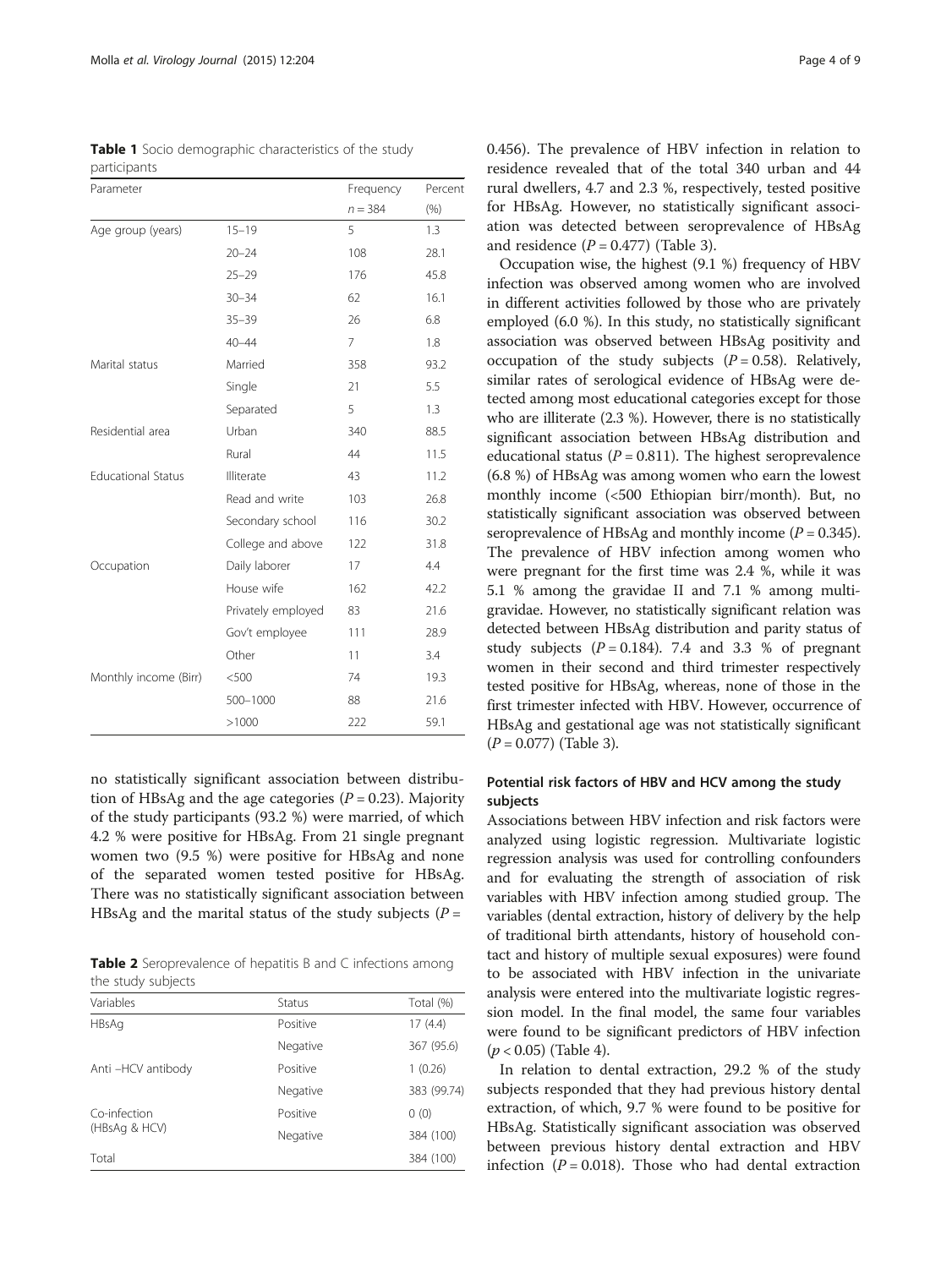| Parameter          | Level              | HBV status |            |                | Df         | Chi-square     | $p$ -value |       |
|--------------------|--------------------|------------|------------|----------------|------------|----------------|------------|-------|
|                    |                    | Negative   |            | Positive       |            |                |            |       |
|                    |                    | Count      | Percentage | Count          | Percentage |                |            |       |
| Age (years)        | $15 - 19$          | 5          | 100.0      | $\mathbb O$    | 0.0        |                |            |       |
|                    | $20 - 24$          | 106        | 98.1       | $\overline{2}$ | 1.9        |                |            |       |
|                    | $25 - 29$          | 167        | 94.6       | 9              | 5.1        |                |            |       |
|                    | $30 - 34$          | 56         | 91.9       | 5              | 8.1        | 5              | 6.872      | 0.23  |
|                    | $35 - 39$          | 27         | 100.0      | $\mathbf{0}$   | 0.0        |                |            |       |
|                    | $40 - 44$          | 6          | 85.7       | $\mathbf{1}$   | 14.3       |                |            |       |
| Marital status     | Married            | 343        | 95.8       | 15             | 4.2        | $\overline{2}$ | 1.568      | 0.456 |
|                    | Single             | 19         | 90.5       | $\overline{2}$ | 9.5        |                |            |       |
|                    | Separated          | 5          | 100.0      | $\overline{0}$ | 0.0        |                |            |       |
| Residential area   | Urban              | 324        | 95.3       | 16             | 4.7        | $\mathbf{1}$   | 0.505      | 0.477 |
|                    | Rural              | 43         | 97.3       | $\mathbf{1}$   | 2.3        |                |            |       |
| Educational status | Illiterate         | 42         | 97.7       | $\mathbf{1}$   | 2.3        | 3              | 0.96       | 0.811 |
|                    | Read and write     | 97         | 94.2       | 6              | 5.8        |                |            |       |
|                    | Secondary school   | 111        | 95.7       | 5              | 4.3        |                |            |       |
|                    | College and above  | 117        | 95.9       | 5              | 4.1        |                |            |       |
| Occupation         | Daily laborer      | 16         | 94.1       | $\mathbf{1}$   | 5.9        |                |            |       |
|                    | House wife         | 158        | 97.5       | $\overline{4}$ | 2.5        | $\overline{4}$ | 2.87       | 0.58  |
|                    | Privately employee | 78         | 94.0       | 5              | 6.0        |                |            |       |
|                    | Gov't employee     | 105        | 94.6       | 6              | 5.4        |                |            |       |
|                    | Others             | 10         | 90.9       | $\mathbf{1}$   | 9.1        |                |            |       |
| Monthly income     | < 500              | 69         | 93.2       | 5              | 6.8        |                |            |       |
|                    | $500 - 100$        | 83         | 94.3       | 5              | 5.7        | $\overline{2}$ | 2.128      | 0.345 |
|                    | >1000              | 215        | 96.8       | $\overline{7}$ | 3.2        |                |            |       |
| Parity status      | Primigravidae      | 163        | 97.6       | $\overline{4}$ | 2.4        | $\overline{2}$ | 3.385      | 0.184 |
|                    | Gravidae two       | 112        | 94.9       | 6              | 5.1        |                |            |       |
|                    | Multigravidae      | 92         | 92.9       | $\overline{7}$ | 7.1        |                |            |       |
| Gestational Age    | First trimester    | 39         | 100.0      | $\mathbf 0$    | 0.0        |                |            |       |
|                    | 2nd trimester      | 126        | 92.6       | 10             | 7.4        | $\overline{2}$ | 5.13       | 0.077 |
|                    | 3rd trimester      | 202        | 96.7       | $\overline{7}$ | 3.3        |                |            |       |

<span id="page-4-0"></span>**Table 3** Seroprevalence of HBsAg in relation to socio demographic characteristics

were 4.034 times more likely to have infection with HBV than their counterparts  $(AOR = 4.104, 95 % C1 =$ 1.276–13.201).

Pregnant women who had previous history of house hold contact were 6.3 %, of which 20 % were positive for HBsAg. Statistically significant association was detected between having previous contact with members of the house hold with HBV infection  $(P = 0.011)$ . Pregnant women who had previous history of house hold contact were 5.451 times more likely to have infection with HBV than those without previous history of house hold contact (AOR =  $5.475$ , 95 % CI =  $1.472 - 20.368$ ).

The proportion of study participants who had multiple sexual partners was 32.8 %, of which 9.5 % were

positive for HBsAg. Statistically significant association was detected between HBV infection and having multiple sexual partner ( $p = 0.006$ ). Women having history of multiple sexual partner were 5.168 times at elevated risk of contracting HBV infection  $(AOR = 5.041, 95 %$  CI = 1.580–16.076) (Table [4\)](#page-5-0).

Among 384 pregnant women, 167 had a history of delivering at home by traditional birth attendants, of these, 7.2 % were positive for HBsAg. Statistically significant association was obtained between these variables ( $p = 0.024$ ). Those pregnant women with history of home delivery by traditional birth attendants were 4.100 times more likely to have HBV infection (AOR = 4.100, 95 %  $CI = 0.195 - 86.129$ .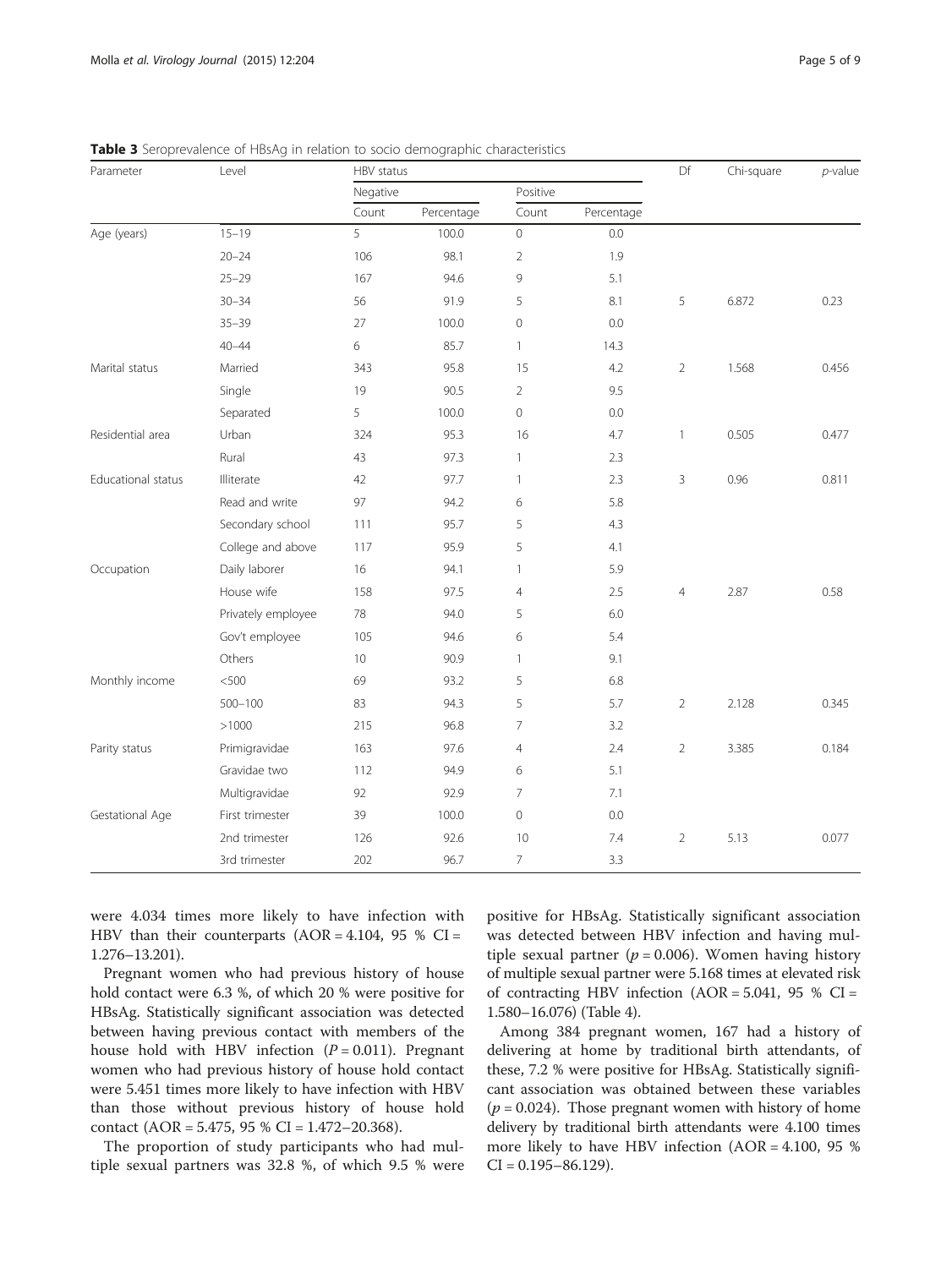| Variables                     | HBV status                               |                |                        | AOR(CI)                | $P$ -value |
|-------------------------------|------------------------------------------|----------------|------------------------|------------------------|------------|
|                               | Positive N (%)                           | Negative N (%) |                        |                        |            |
| History of abortion           |                                          |                |                        |                        |            |
| Yes                           | 4(4.3)                                   | 91(95.7)       | $0.933(0.297 - 2.934)$ | $0.528(0.135 - 2.06)$  | 0.358      |
| No                            | 13(4.5)                                  | 276(95.5)      | $\mathbf{1}$           | $\mathbf{1}$           |            |
| Surgical operation            |                                          |                |                        |                        |            |
| Yes                           | 1(2.2)                                   | 45(97.8)       | $0.447(0.058 - 3.454)$ | $0.367(0.035 - 3.822)$ | 0.402      |
| <b>No</b>                     | 16(4.7)                                  | 322(95.3)      |                        | 1                      |            |
| Blood transfusion             |                                          |                |                        |                        |            |
| Yes                           | 1(11.1)                                  | 8(89.9)        | 2.805(0.331-23.798)    | 2.136(0.177-25.735)    | 0.550      |
| <b>No</b>                     | 16(4.3)                                  | 359(95.7)      | $\mathbf{1}$           |                        |            |
| Ear piercing                  |                                          |                |                        |                        |            |
| Yes                           | 10(4.6)                                  | 207(95.4)      | 1.097(0.409-2.946)     | $0.532(0.171 - 1.657)$ | 0.276      |
| No                            | 7(4.2)                                   | 160(95.8)      | $\mathbf{1}$           | $\mathbf{1}$           |            |
| Exposure to unsafe injection  |                                          |                |                        |                        |            |
| Yes                           | 3(8.1)                                   | 34(91.9)       | 2.099(0.574-7.67)      | 3.288(0.727-14.875)    | 0.122      |
| <b>No</b>                     | 14(4.0)                                  | 333(96.0)      | $\mathbf{1}$           | $\mathbf{1}$           |            |
| Dental extraction             |                                          |                |                        |                        |            |
| Yes                           | 11(9.7)                                  | 102(903)       | 4.763(1.376-10.014)    | 4.104(1.276-13.201)    | $0.018*$   |
| <b>No</b>                     | 6(2.2)                                   | 265(97.8)      | $\mathbf{1}$           | $\mathbf{1}$           |            |
| History of house hold contact |                                          |                |                        |                        |            |
| Yes                           | 5(20)                                    | 20(80.0)       | 7.229(2.320-22.524)    | 5.475(1.472-20.368)    | $0.011*$   |
| No                            | 12(3.3)                                  | 347(96.7)      | $\mathbf{1}$           | $\mathbf{1}$           |            |
|                               | History of multiple sexual exposure      |                |                        |                        |            |
| Yes                           | 12(9.5)                                  | 114(90.5)      | 5.326(1.833-15.473)    | 5.041(1.580-16.076)    | $0.006*$   |
| <b>No</b>                     | 5(1.9)                                   | 253(98.1)      | $\mathbf{1}$           | $\mathbf{1}$           |            |
|                               | Delivery by traditional birth attendants |                |                        |                        |            |
| Yes                           | 12(7.2)                                  | 155(92.8)      | 3.794(0.481-29.917)    | 4.100(0.195-86.129)    | $0.024*$   |
| No                            | 1(2.0)                                   | 49(98.0)       | $\mathbf{1}$           | $\mathbf{1}$           |            |

<span id="page-5-0"></span>Table 4 Association of potential risk factors and hepatitis B virus infection among study subjects

Key: COR crude odd ratio, AOR adjusted odd ratio

 $*_{p}$ -value < 0.05, 1 = reference value

## **Discussion**

HBV and HCV infections are significant health problems around the globe. Both infections are associated with a broad range of clinical presentations ranging from acute hepatitis to chronic infection that may be clinically asymptomatic or may progress to chronic hepatitis and liver cirrhosis [[3, 4\]](#page-7-0). HBV infection affecting pregnant women may result in severe disease to the mother and chronic infection to the newborn [[8\]](#page-7-0). The long term morbidity and mortality of HCV is far greater than HBV [[14\]](#page-7-0). It has been reported that infants born to women with hepatitis C infection to be at risk of poor birth outcomes, including preterm birth, low birth weight, and congenital anomaly [\[15](#page-7-0)].

In the present study, sera collected from pregnant women were screened for HBsAg and anti-HCV. HBsAg detection serves as a marker for active HBV infection and infectivity whereas anti-HCV is a marker that shows someone has been exposed to HCV previously. The seroprevalence of hepatitis B and hepatitis C viral infections among the present study participants was 4.4 and 0.26 %, respectively. HBsAg is the main marker indicating prevalence as well as endemicity of HBV infection in the general population of particular geographical area [[16](#page-7-0)]. On the basis of the carrier rate of this maker, WHO categorized countries of the world in to 3 regions of high ( $>8$  %), medium (2–7 %) and low endemicity ( $<2$  %) [[17](#page-7-0)]. The 4.4 % prevalence of HBsAg observed in the present study area appears to be an intermediate endemicity according to WHO criteria of global epidemiology of HBV infection [\[17, 18](#page-7-0)].

The seroprevalence of hepatitis B surface antigen in this study is in concordance with the study carried out in Dar es Salaam, Tanzania 3.9 % [\[19\]](#page-7-0), in Egypt 4.0 %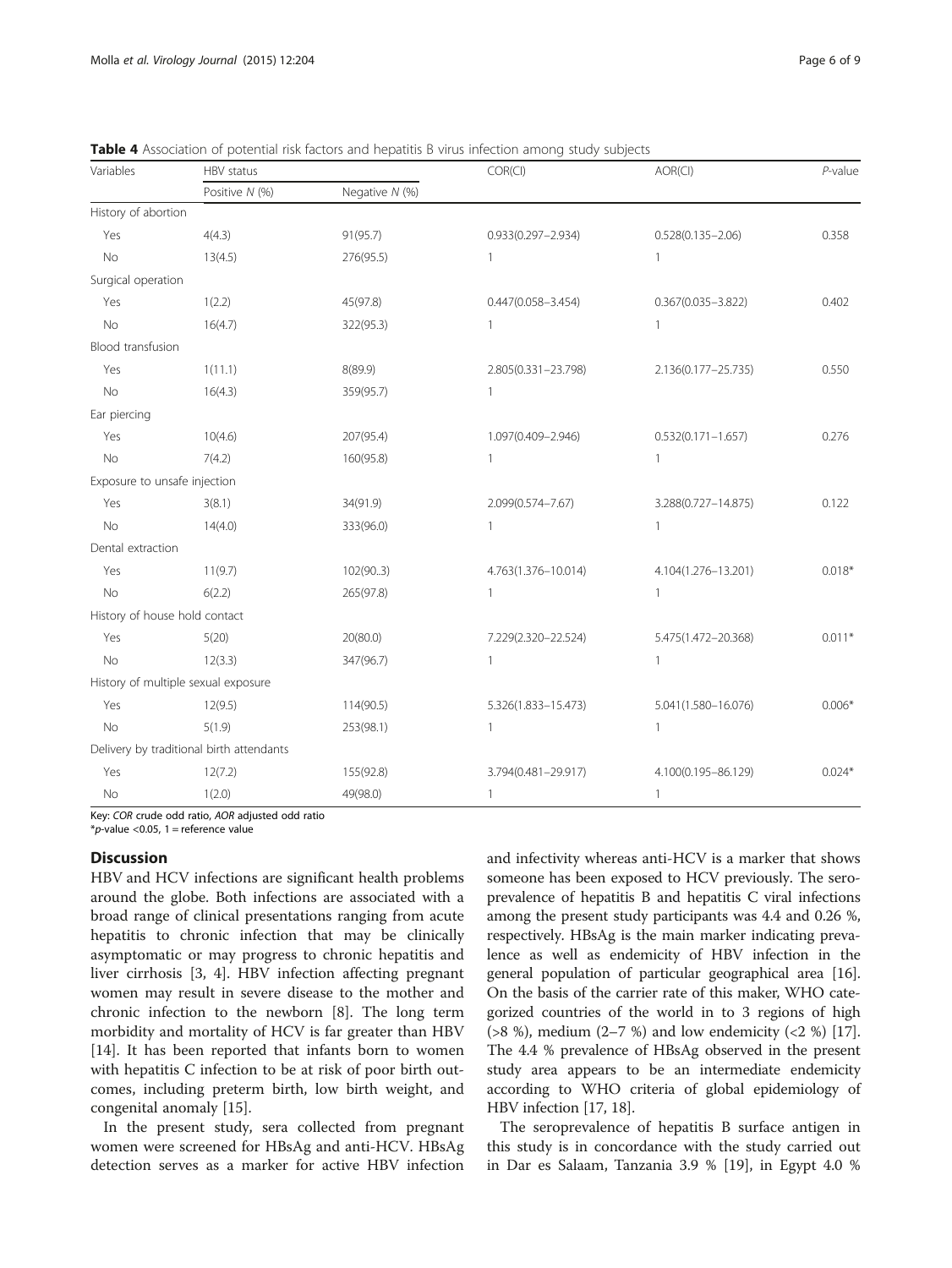[[20\]](#page-7-0) and in Port Harcourt, South Nigeria 4.3 % [\[21](#page-7-0)]. Furthermore, the present result is in line with the findings of similar studies from two Asian countries, Saudi Arabia (4.1 %) [[22](#page-7-0)] and Pakistan (4.6 %) [\[23\]](#page-7-0). However, the prevalence of HBsAg in this study is lower than prevalence rates of 7.9, 9.3 and 10.2 % reported among similar antenatal clinic attendees in Kano, Nigeria [[24](#page-7-0)], in Kenya [[25](#page-7-0)] and in Far North Region of Cameroon [\[26](#page-7-0)], respectively. Likewise, it was also lower compared to recent similar studies reported from different parts of the world [\[27](#page-7-0)–[29](#page-7-0)]. In contrast, HBsAg seroprevalence in this study is relatively higher than the findings of studies from 0.61 % India [[30](#page-7-0)], 1.5 % Libya [[31](#page-7-0)], 1.53 % Afghanistan [[32](#page-7-0)] and 1.65 % Mexico [[33](#page-7-0)]. Differences in demographics, cultural practices and behavior of the study population for the risk of HBV infection might explain these discrepancies.

The seroprevalence of anti-HCV antibody in the present study was found to be 0.26 % (1/384). This result was nearly similar with a study conducted in Nigeria 0.6 % [[34](#page-7-0)]. In contrast, the finding in this study was much lower than anti HCV antibody seroprevalence rates of 3.6 and 8.5 % demonstrated in Nigeria [[27](#page-7-0)] and Yemen [[28](#page-7-0)], respectively. The lower prevalence of anti HCV antibody in the current study might be due to the difference in habit of using intravenous drug, exposure to blood transfusion, difference in efficiency of diagnostic kits used.

Comparable studies from different countries have documented coinfection of HBV and HCV [\[12, 27](#page-7-0)], however, no coinfection of these viral infections were detected in our study, which is in line with the findings of Murad et al. [[28\]](#page-7-0) and Oladeinde et al. [[35](#page-7-0)].

In the present study, socio-demographic variables like age, marital and educational status, residence and occupations of participants as well as reproductive variables like gravidity and parity were not significantly associated with the risk of HBV infection  $(P > 0.05)$ . This result is consistent with the reports by Rabiu et al. [[36\]](#page-7-0) and Oladeinde et al. [[37](#page-7-0)]. However, it is difficult to rule out the associations of these variables totally with HBV infection.

In multivariate analysis, history of delivery by a traditional birth attendant (TBA) was found to be significantly associated with HBV infection  $(P = 0.024)$ . Pregnant women who delivered by TBAs were 4.100 times more likely to have HBV infection. This is in agreement with a report from Nigeria [\[35](#page-7-0)]. Repeated use of old and unsterilized instruments during delivery by uneducated and unskilled birth attendants may account for this observation [[38](#page-7-0)]. Therefore, it is plausible to suggest that engagement in these activities could have exposed pregnant women to HBV infection.

It has been reported that HBV can be transmitted between family members within a household through sharing personal items such as, tooth brushes and

shaving razors with an infected person and exposure to blood from needle sticks or other sharp instruments contaminated with HBsAg of chronically infected persons [[39](#page-7-0), [40](#page-7-0)]. In our study, statistically significant association was observed between subjects who had history of contact with HBV infected family member and HBV infection  $(p = 0.011)$ . Pregnant women who had contact with HBV infected person in their household were 5.451 times more likely to be HBsAg seropositive. The habit of sharing various personal and household articles within the home, as demonstrated in this study, provided an important mechanism for the transfer of HBV from asymptomatic carriers to other family members [\[41\]](#page-8-0).

Furthermore, dental treatment was found to be a potential risk factor for HBV infection in our study and pregnant women who had history of dental treatment were at 4.034 times increased risk of HBV infection. This finding is consistent with previous serologic data of pregnant women from Jimma, Ethiopia [\[42](#page-8-0)]. Likewise, Pande et al. [\[43\]](#page-8-0) also evidenced that history of dental treatment was a risk factor for HBV infection. This might be due to non adherence to guidelines on infection control and use of non disposable or reusable equipments and the lack of sufficient sterilization technology.

Sexual transmission has long been recognized as a major source of HBV transmission in the world [\[44\]](#page-8-0). It is, therefore, not surprising to identify multiple sexual exposures as significant risk factor for HBsAg seropositivity. In the current study, statistically significant association was observed between history of multiple sexual exposure and HBV infection  $(P < 0.05)$ . Individuals who had multiple sexual partners were at five fold of elevated risk of acquiring HBV infection. This is in agreement with the findings of Rabiu et al. [\[36](#page-7-0)] and Obi et al. [\[45](#page-8-0)], who also demonstrated a history of multiple sexual partners to be significant risk factors for HBV infection during pregnancy. Changes in sexual practice and behavior modification may therefore be an important step towards reduction of hepatitis B infection.

## Conclusions

An intermediate and low prevalence rates of HBsAg and anti HCV antibodies respectively, were detected in this study. However, no co-infection of these hepatotropic viruses was obtained. No statistically significant association was observed in acquisition of HBV infection and socio-demographics and variables like parity and gestational age. Previous history of dental treatment, household contact, delivery at traditional birth attendant and multiple sexual exposures were found to be important indicators of HBV infection in this study. There should be routine screening of all pregnant women for hepatitis B and C virus infections for possible early immunization of infants of seropositive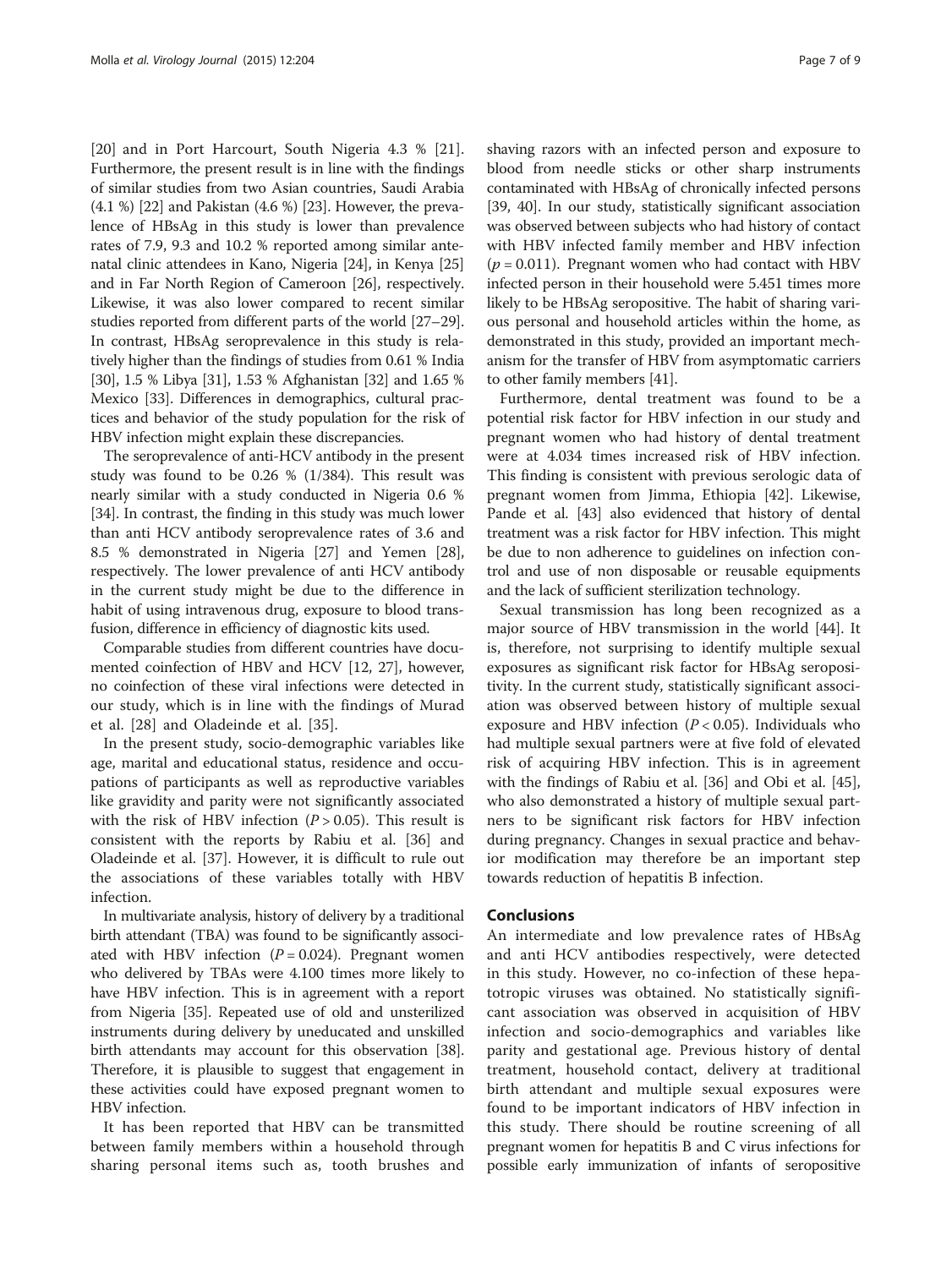<span id="page-7-0"></span>mothers. Molecular characterization and detection of the other markers should be conducted to determine the exact prevalence of HBV and HCV in future study.

#### Competing interests

All the authors declare that they have no commercial or any other association that might pose a conflict of interest for the manuscript enclosed.

#### Authors' contributions

AM conceived the study and wrote the first draft of the manuscript. SM collected data and carried out the serological assays. EN performed the statistical analysis and reviewed the manuscript. All authors read and approved the final manuscript for publication.

#### Acknowledgements

We would like to thank the College of Science, Bahir Dar University, Ethiopia for funding this study. We gratefully acknowledge all pregnant women who participated in the study.

#### Author details

<sup>1</sup> Biology Department, Faculty of Natural and Computational Science, Debre Tabor University, Debra Tabor, Ethiopia. <sup>2</sup>Biology Department, College of Science, Bahir Dar University, P.O. Box-79, Bahir Dar, Ethiopia.

#### Received: 2 March 2015 Accepted: 25 November 2015 Published online: 02 December 2015

#### References

- 1. El-Serag HB. Epidemiology of viral hepatitis and hepatocellular carcinoma. Gastroenterology. 2012;142(6):1264–1273.e1.
- 2. Eke AC, Eke UA, Okafor CJ. Prevalence correlates and pattern of hepatitis B surface antigen in a low resource setting. Virol J. 2011;8:12.
- 3. World Health Organization. Hepatitis C: Factsheet No. 164. 2015.
- [http://www.who.int/topics/hepatitis/factsheets/en/.](http://www.who.int/topics/hepatitis/factsheets/en/) Accessed 10 Aug 2015. 4. World Health Organization. Hepatitis B: Factsheet No. 204. 2015.
- <http://www.who.int/mediacentre/factsheets/fs164/en/>. Accessed 10 Apr 2015. 5. Fattovich G, Stroffolini T, Zagni I, Donato F. Hepatocellular carcinoma in
- cirrhosis: incidence and risk factors. Gastroenterology. 2004;127:S35–50. 6. Liu Z, Hou J. Hepatitis B virus (HBV) and hepatitis C virus (HCV) dual infection. Int J Med Sci. 2006;3(2):57–62.
- 7. Sookoian S. Liver disease during pregnancy: acute viral hepatitis. Ann Hepatol. 2006;5(3):231–6.
- 8. Wright TL. Introduction to chronic Hepatitis B infection. Am J Gastroenterol. 2006;101(1):1–6.
- 9. Bohidar NP. Hepatitis B, virus infection in pregnancy. Hep B Annual. 2004;1(1):199–209.
- 10. Gambarin-Gelwan M. Hepatitis B, in pregnancy. Clin Liver Dis. 2007;11:945–63.
- 11. Khuroo MS, Kamili S. Aetiology and prognostic factors in acute liver failure in India. J Viral Hepat. 2003;10(3):224–31.
- 12. Esan AJ, Omisakin CT, Ojo-Bola T, Owoseni MF, Fasakin KA, Ogunleye AA. Sero-Prevalence of Hepatitis B and Hepatitis C Virus Co-Infection among Pregnant Women in Nigeria. Am J Biomed Res. 2014;2(1):11–5.
- 13. Naing L, Winn T, Rusli BN. Practical issues in calculating the sample size for prevalence studies. Arch Orofac Sci. 2006;1:9–14.
- 14. Eriksen NL. Perinatal consequences of hepatitis C. Clin Obstet Gynecol. 1999;42:121–33.
- 15. Connell LE, Salihu HM, Salemi JL, August EM, Weldeselasse H, Mbah AK. Maternal hepatitis B and hepatitis C carrier status and perinatal outcomes. Liver Int. 2011;31:1163–70.
- 16. Shepard CW, Simard EP, Finelli L, Fiore AE, Bell BP. Hepatitis B virus infection: epidemiology and vaccination. Epidemiol Rev. 2006;28:112–25.
- 17. World Health Organization. Hepatitis B vaccines. Weekly Epidemiological Record. 84(40):405-20.<http://www.who.int/wer/2009/wer8440.pdf>. Accessed 12 Feb 2015.
- 18. Colin WS, Edgar PS, Lyn F, Anthony E, Fiore BP. Epidemiology of Hepatitis B Virus Infection. Epidemiol. 2006;28:112–25.
- 19. Rashid S, Kilewo C, Aboud S. Seroprevalence of hepatitis B virus infection among antenatal clinic attendees at a tertiary hospital in Dar es Salaam, Tanzania. Tanzan J Health Res. 2014;16(1):1–7.
- 20. Zahran KM, Badary MS, Agban MN, Abdel-Aziz NH. Pattern of hepatitis virus infection among pregnant women and their newborns at the Women's health center of Assiut University, Upper Egypt. Int J Gynaecol Obstet. 2010;111(2):171–4.
- 21. Obi RK, Umeh SC, Okurede OH, Iroagba II. Prevalence of hepatitis B virus infection among pregnant women in antenatal clinic in Port Harcourt, Nigeria. Afr J Clin Exper Microbiol. 2006;7:78–82.
- 22. Bani I, Salih M, Mahfouz ME, Gaffar A, Elhassan I, Yassin AO, et al. Prevalence and risk factors of hepatitis B virus among pregnant women in Jazan Region- Kingdom of Saudi Arabia. J Biol Agric Healthcare. 2012;2(7):39–44.
- 23. Taseer IU, Ishaq F, Hussain L, Safdar S, Mirbahar AM, Faiz SA. Frequency of anti-HCV, HBsAg and related risk factors in pregnant women at Nishtar Hospital, Multan. JAMC. 2010;22(1):13–6.
- 24. Yakasai IA, Ayyuba R, Abubakar IS, Ibrahim SA. Sero-prevalence of hepatitis B virus infection and its risk factors among pregnant women attending antenatal clinic at Aminu Kano Teaching Hospital, Kano, Nigeria. J Basic Clin Reprod Sci. 2012;1(1):49–55.
- 25. Okoth F, Mbuthia J, Gatheru Z, Murila F, Kanyingi F, Mugo F, et al. Seroprevalence of hepatitis B markers in pregnant women in Kenya. East Afr Med J. 2006;83(9):485–93.
- 26. Noubiap JJN, Nansseu JRN, Ndoula ST, Bigna JJR, Jingi AM, Fokom-Domgue J, et al. Prevalence, infectivity and correlates of hepatitis B virus infection among pregnant women in a rural district of the Far North Region of Cameroon. BMC Public Health. 2015;15:454.
- 27. Ugbebor O, Aigbirior M, Osazuwa F, Enabudoso E, Zabayo O. The prevalence of hepatitis B and C viral infections among pregnant women. N Am J Med Sci. 2011;3(5):238–41.
- 28. Murad EA, Babiker SM, Gasim GI, Rayis DA, Adam I. Epidemiology of hepatitis B and hepatitis C virus infections in pregnant women in Sana'a, Yemen. BMC Preg Childbirth. 2013;13:127.
- 29. Bakthavatchalu S. Hepatitis B, surface antigen carrier state among asymptomatic pregnant women and its correlation with vertical transmission. Jain University, Bangalore, India. Int J Res in Pharm and Sce. 2012;2(3):111–20.
- 30. Shazia-Parveen S, Shyamala R, Janardhan-Rao R, Rama-Rao MV. Seroprevalence of hepatitis B surface antigen among pregnant women attending antenatal clinic in a teaching hospital, Bhaskar Medical College, Ranga Reddy Dist, Andhra Pradesh, India. J Microbiol Biotech Res. 2012;2(2):343–5.
- 31. El-Magrahe H, Furarah AR, El-Figih K, El-Urshfany S, Ghenghesh KS. Maternal and neonatal seroprevalence of hepatitis B surface antigen (HBsAg) in Tripoli, Libya. J Infect Dev Ctries. 2010;4(3):168–70.
- 32. Todd CS, Ahmadzai M, Atiqzai F, Miller S, Smith JM, Ghazanfar SA, et al. Sero-prevalence and correlates of HIV, syphilis, and hepatitis B and C virus among intrapartum patients in Kabul Afghanistan. BMC Infect Dis. 2008;8:119.
- 33. Vazquez-Martinez JL, Coreno-Juarez MO, Montano-Estrada LF, Attlan M, Gomez-Dantes H. Sero-prevalence of hepatitis B in pregnant women in Mexico. Salud Publica Mex. 2003;45(3):165–70.
- 34. Buseri FI, Seiyabo E, Jeremiah ZA. Surveying infections among pregnant women in the Niger Delta, Nigeria. J Global Infect Dis. 2010;2(3):203–11.
- 35. Oladeinde BH, Omoregie R, Olley M, Anunibe JA, Oladeinde OB. Hepatitis B and C viral infections among pregnant women in a rural community of Nigeria. Int J Basic and Applied Virol. 2012;1(1):01–5.
- 36. Rabiu KA, Akinola OI, Adewunmi AA, Omololu OM, Ojo TA. Risk factors for hepatitis B virus infection among pregnant women in Lagos, Nigeria. Acta Obstetricia Gynecologica. 2010;89(8):1024–8.
- 37. Oladeinde BH, Omoregie R, Oladeinde OB. Prevalence of HIV, HBV, and HCV infections among pregnant women receiving antenatal care in a traditional birth home in Benin City, Nigeria. Saudi J Health Sci. 2013;2(2):113–7.
- 38. Sadoh AE, Ogungbe RO. Multiple fractures and latrogenic burns in a Newborn due to unskilled Delivery: A case Report. Afr J Reprod Health. 2008;12(3):197–206.
- 39. EL-Shabrawi M, Mohamed MF, Hamdi MSED, Ehab M, Khamiss SS, El-Karaksy H. Prevalence of hepatitis B virus infection among Egyptian pregnant women-A single center study. Int J Tropical Dis Health. 2013;3(2):157–68.
- 40. Oladele OO, Saheed S, Familua F, Adekunle OO, Olusola O, Samuel BO, et al. Sero-prevalence of Hepatitis B Surface Antigen and Antibody among Pregnant Women Attending a Tertiary Health Institution in Southwestern Nigeria. OSR-JDMS. 2014;13(3):67–71.